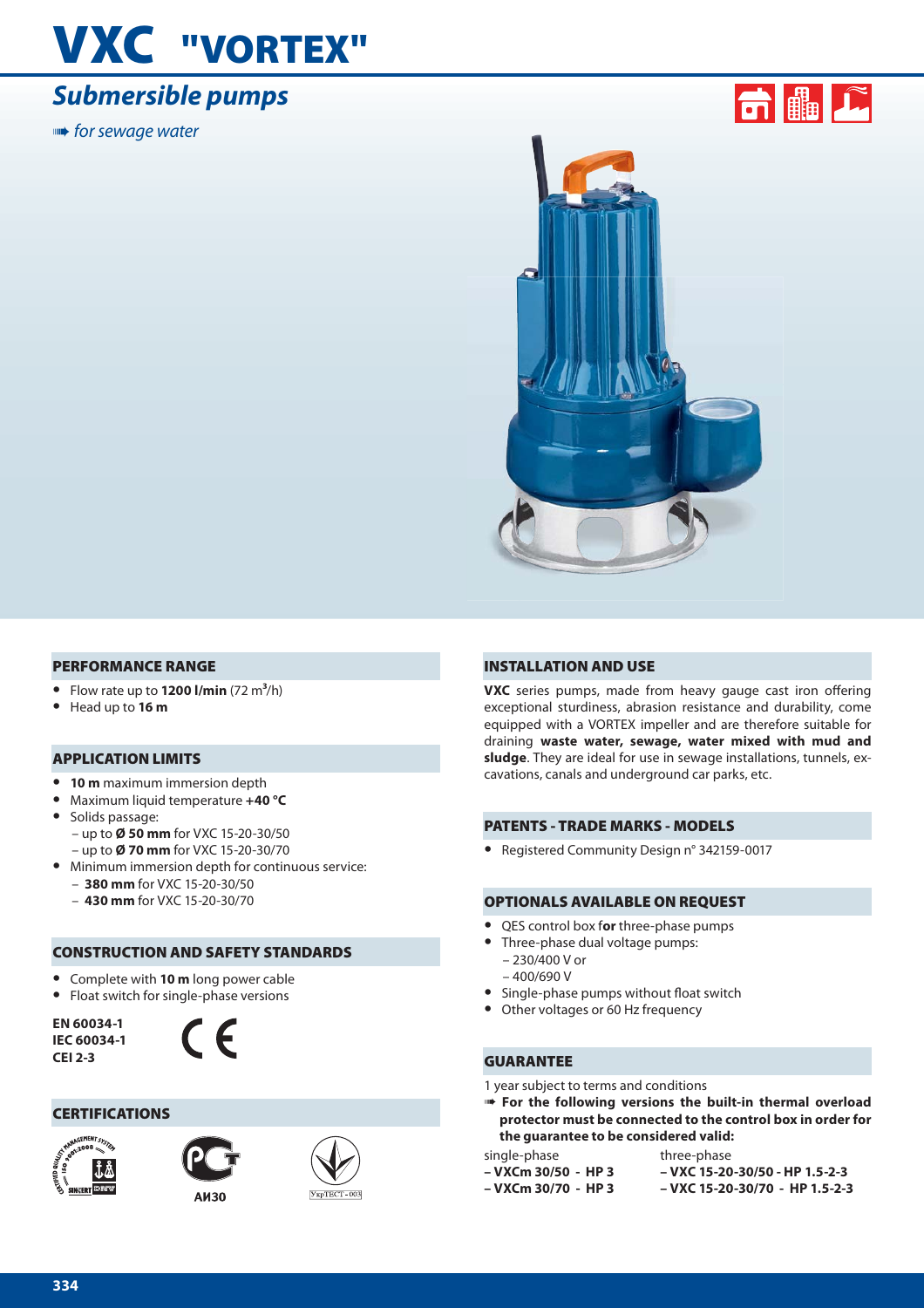



| <b>MODEL</b>      |                  | <b>POWER</b> |           | $m^3/h$              |      | 6                        | 12  | 18  | 21   | 24   | 30              | 36             | 42  | 48  | 51             | 54             | 60   | 66   | 72   |
|-------------------|------------------|--------------|-----------|----------------------|------|--------------------------|-----|-----|------|------|-----------------|----------------|-----|-----|----------------|----------------|------|------|------|
| Single-phase      | Three-phase      | kW           | <b>HP</b> | $\mathbf o$<br>l/min | 0    | 100                      | 200 | 300 | 350  | 400  | 500             | 600            | 700 | 800 | 850            | 900            | 1000 | 1100 | 1200 |
| <b>VXCm 15/50</b> | <b>VXC 15/50</b> | 1.1          | 1.5       | <b>H</b> metres      | 11.5 | 10.5                     | 9.5 | 8.2 | 7.2  | 6.5  | 4.5             | $\overline{2}$ |     |     |                |                |      |      |      |
| <b>VXCm 20/50</b> | <b>VXC 20/50</b> | 1.5          | 2         |                      | 13   | 12                       | 11  | 9.5 | 9    | 8    | 6.5             | 4.5            | 2   |     |                |                |      |      |      |
| <b>VXCm 30/50</b> | <b>VXC 30/50</b> | 2.2          | 3         |                      | 16   | 15                       | 14  | 13  | 12.3 | 11.5 | 10 <sup>°</sup> | 8              | 5.9 | 3.3 | $\overline{2}$ |                |      |      |      |
| <b>VXCm 15/70</b> | <b>VXC 15/70</b> | 1.1          | 1.5       |                      | 6.5  | $\overline{\phantom{0}}$ | 5.5 | 5   | 4.7  | 4.4  | 3.7             | 3              | 2.2 | 1.5 |                |                |      |      |      |
| <b>VXCm 20/70</b> | <b>VXC 20/70</b> | 1.5          |           |                      | 8.5  | $-$                      | 7.4 | 6.7 | 6.3  | 6    | 5.2             | 4.5            | 3.6 | 2.8 | 2.4            | $\overline{2}$ |      |      |      |
| <b>VXCm 30/70</b> | <b>VXC 30/70</b> | 2.2          | 3         |                      | 11   | -                        | 9.7 | 9   | 8.6  | 8.2  | 7.5             | 6.7            | 5.8 | 5   | 4.6            | 4.2            | 3.3  | 2.5  | 1.5  |

**Q** = Flow rate **H** = Total manometric head **Tolerance of characteristic curves** in compliance with EN ISO 9906 App. A.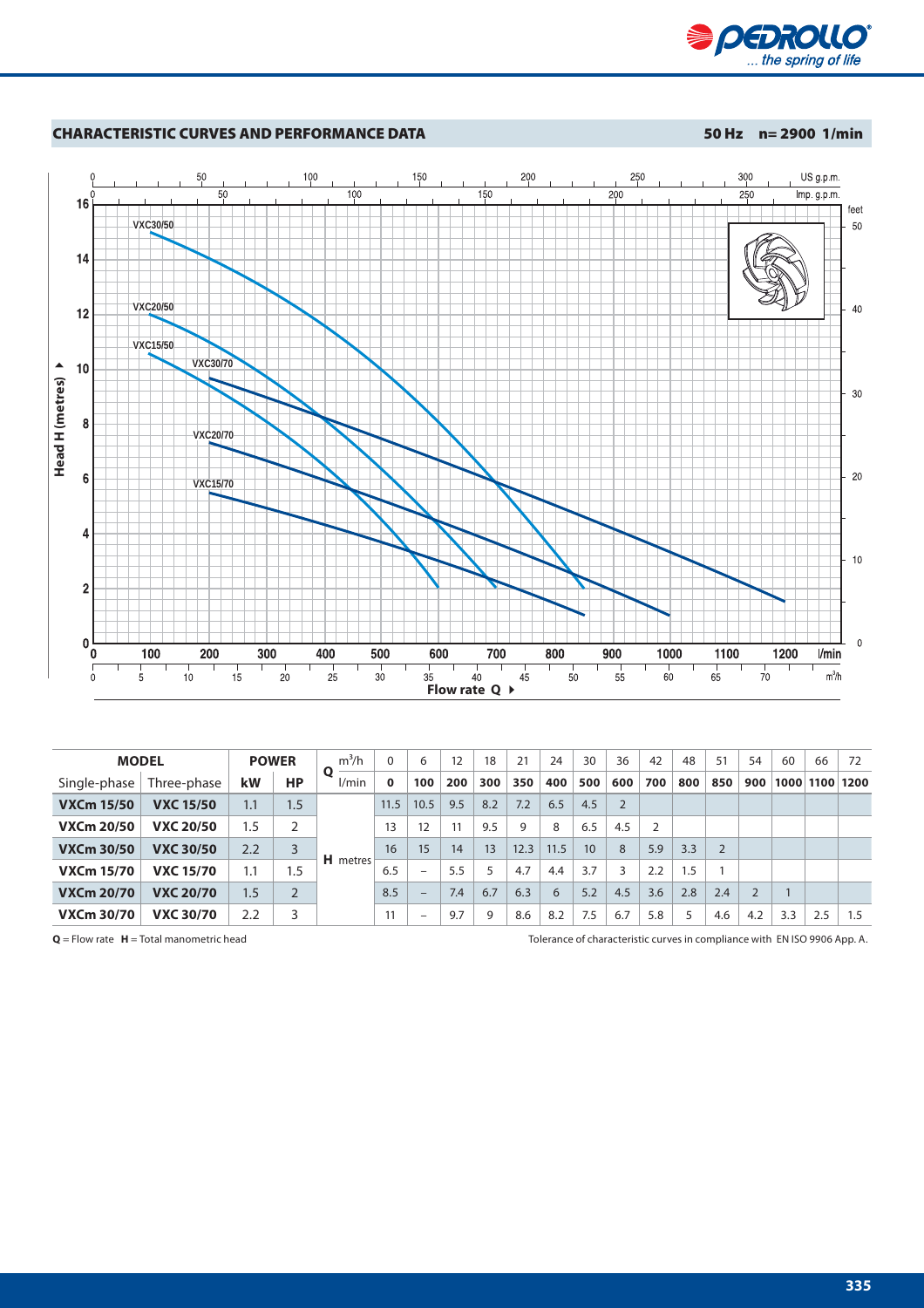# **VXC "VORTEX"**

|                | <b>POS. COMPONENT</b>                                                                                    | <b>CONSTRUCTION CHARACTERISTICS</b>      |                                                            |                          |
|----------------|----------------------------------------------------------------------------------------------------------|------------------------------------------|------------------------------------------------------------|--------------------------|
| 1              | <b>PUMP BODY</b>                                                                                         |                                          | Cast iron, with threaded port in compliance with ISO 228/1 |                          |
| $\overline{2}$ | <b>BASE</b>                                                                                              | Stainless steel AISI 304                 |                                                            |                          |
|                |                                                                                                          |                                          |                                                            |                          |
| 3              | <b>IMPELLER</b>                                                                                          | Cast iron VORTEX type                    |                                                            |                          |
| 4              | <b>MOTOR CASING</b>                                                                                      | Cast iron                                |                                                            |                          |
| 5              | <b>MOTOR CASING PLATE</b>                                                                                | Cast iron                                |                                                            |                          |
| 6              | <b>MOTOR SHAFT</b>                                                                                       | Stainless steel AISI 431                 |                                                            |                          |
| $\overline{ }$ | <b>SHAFT WITH DOUBLE SEAL AND OIL CHAMBER</b>                                                            |                                          |                                                            |                          |
|                | <b>Seal</b><br><b>Shaft</b>                                                                              |                                          | <b>Materials</b>                                           |                          |
|                | <b>Model</b><br><b>Diameter</b>                                                                          | Stationary ring                          | Rotational ring<br>Elastomer                               |                          |
|                | <b>FN-20 DV</b><br>$\boldsymbol{\emptyset}$ 20 mm                                                        | Widia                                    | Silicon carbide<br><b>NBR</b>                              |                          |
| 8              | <b>LIP SEAL</b>                                                                                          | $\emptyset$ 20 x $\emptyset$ 30 x H 7 mm |                                                            |                          |
| 9              | <b>BEARINGS</b>                                                                                          | 6304 ZZ - C3 / 6304 ZZ - C3              |                                                            |                          |
| 10             | <b>CAPACITOR</b>                                                                                         |                                          |                                                            |                          |
|                | Capacitance<br><b>Pump</b>                                                                               |                                          | $\mathbf{9}$                                               |                          |
|                | Single-phase<br>(230 V or 240 V)<br><b>VXCm 15/50</b>                                                    |                                          |                                                            |                          |
|                | 31.5 µF 450 VL<br><b>VXCm 15/70</b>                                                                      |                                          | 6                                                          |                          |
|                | <b>VXCm 20/50</b><br>50 µF 450 VL<br><b>VXCm 20/70</b>                                                   |                                          | 11                                                         | 12                       |
|                | <b>VXCm 30/50</b><br>60 µF 450 VL                                                                        |                                          |                                                            |                          |
|                | <b>VXCm 30/70</b>                                                                                        |                                          | $\overline{4}$                                             |                          |
| 11             | <b>ELECTRIC MOTOR</b>                                                                                    |                                          | $\boldsymbol{9}$                                           |                          |
|                | <b>VXCm 15-20:</b> single-phase 230 V - 50 Hz<br>with thermal overload protector built-in to the winding |                                          |                                                            |                          |
|                |                                                                                                          |                                          | 8                                                          | 5 <sup>1</sup>           |
|                | WINDOW VXCm 30: single-phase 230 V - 50 Hz<br>with thermal overload protector built-in to the winding    |                                          | $\overline{7}$                                             |                          |
|                | to be connected to the control box.                                                                      |                                          |                                                            |                          |
|                | <b>■ VXC</b> : three-phase 400 V - 50 Hz.                                                                |                                          |                                                            |                          |
|                | with thermal overload protector built-in to the winding<br>to be connected to the control box.           |                                          |                                                            |                          |
|                | - Insulation: F class.                                                                                   |                                          |                                                            |                          |
|                | - Protection: IP 68.                                                                                     |                                          |                                                            | 15                       |
| $12 \,$        | <b>POWER CABLE</b>                                                                                       |                                          |                                                            |                          |
|                | 10 metre long "H07 RN-F" cable                                                                           |                                          | $\mathbf{3}$<br>$\mathbf{1}$                               |                          |
| 13             | <b>CONTROL BOX for VXCm 15-20</b>                                                                        |                                          | $\overline{2}$                                             |                          |
|                | (only for single-phase versions)                                                                         |                                          |                                                            |                          |
|                | Complete with capacitor and manual reset motor protector                                                 |                                          |                                                            |                          |
| 14             | <b>CONTROL BOX for VXCm 30</b><br>(only for single-phase versions)                                       |                                          |                                                            |                          |
|                |                                                                                                          |                                          | <b>Standard features</b>                                   | <b>Standard features</b> |
|                | QES 300 MONO series                                                                                      |                                          |                                                            | O<br>$\circ$             |
| 15             | <b>FLOAT SWITCH</b><br>(only for single-phase versions)                                                  |                                          | 13                                                         |                          |
|                |                                                                                                          |                                          |                                                            |                          |
|                |                                                                                                          |                                          |                                                            |                          |
|                |                                                                                                          |                                          | $10$                                                       | $10$<br>$\sim$ $\sim$    |

Control box for VXCm 15-20 (only for single-phase versions)

Control box for VXCm 30 (only for single-phase versions)

 $\boxed{\circ}$ 

in 1 J.  $\boxed{\circ}$ 

**14**